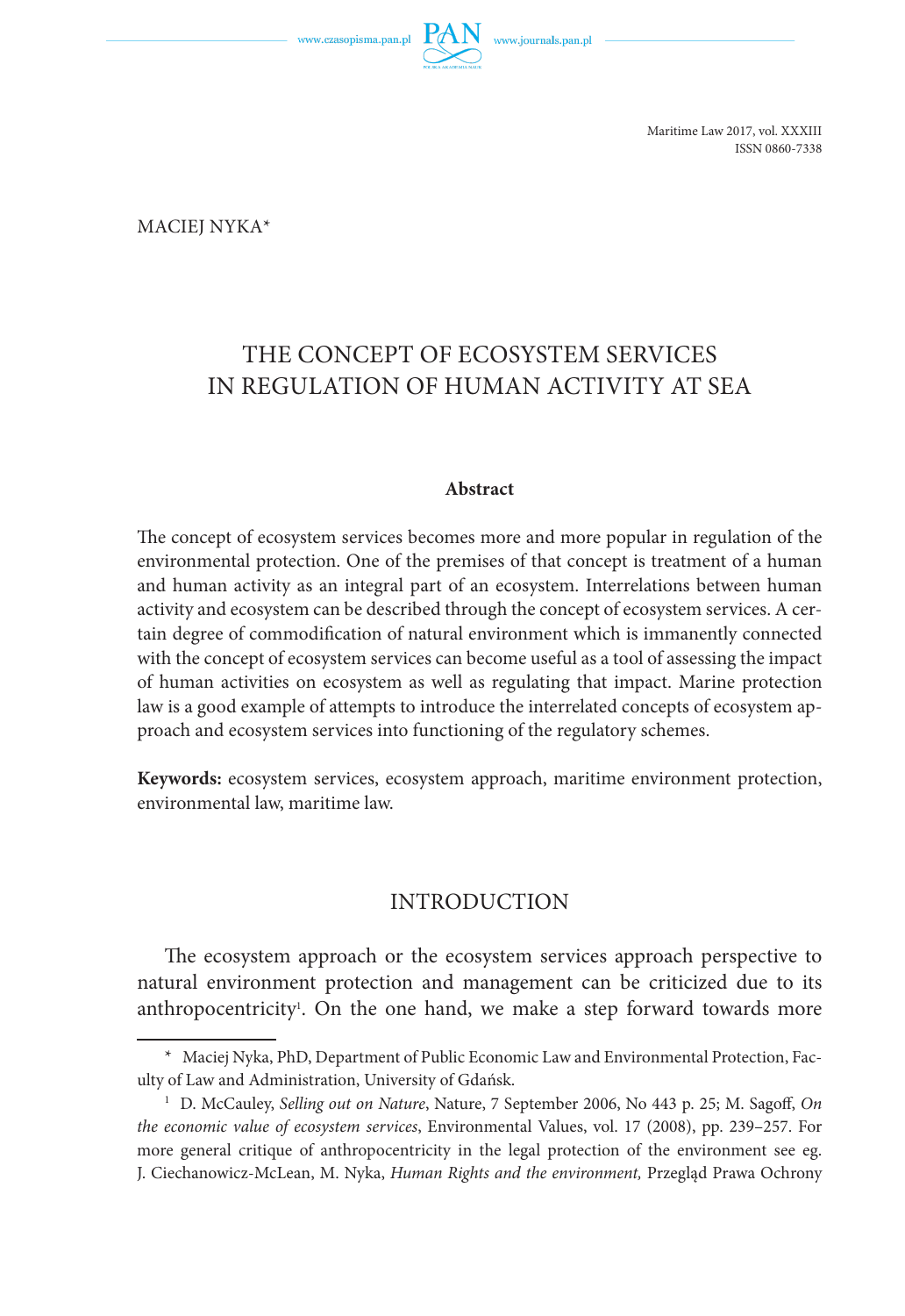conservative approaches by treating an ecosystem as a whole in all its aspects. On the other hand, however, we apply human and, in consequence, pecuniary value to the structures which form the basis of life on earth, which cannot be replaced and thus any estimation of their value cannot be made in a fully satisfactory manner2 . However, only the valuation can lead policy makers to making better informed decisions<sup>3</sup> as well as allows us to use the full potential of certain principles of environmental law, such as the 'polluters pay' principle, or the principle of precaution. Contemporary scientific knowledge on the functioning of marine ecosystems is summed up with the conclusion that the ocean is richer, more connected and more impacted by humans, and yet less explored than we had known4. Therefore, the ecosystem services perspective seems to be useful for regulating the rising anthropopression on the marine environment.

## 1. THE MEANING OF ECOSYSTEM SERVICES

In the beginning of research on ecosystems in the 1930's the ecosystems were identified as a certain type of continuum of physical systems in nature<sup>5</sup>. Modern research, basing on this preliminary premise, describes an ecosystem as a complex of organisms, that appear together in a given area, and their associated abiotic environment, all interacting through the flow of energy to build the biotic structure and the cycles of materials<sup>6</sup>. One of the most important functions of ecosystem is the provision of movement and transformation of energy and materials through some basic biological, chemical and physical processes, such as photosynthesis,

Środowiska, vol. 3 (2012), pp. 81–110,

<sup>2</sup> E. Gomez-Baggethun & M. Ruiz-Perez, *Economic valuation and the commodification of ecosystem services*, Progress in Physical Geography, vol. 35, issue 5 (2011), pp. 613–628 and literature referred in that article.

<sup>&</sup>lt;sup>3</sup> De Groot indicates that economic valuation does not eliminate the possibility of including into the analysis also ethical, ecological or other non-monetary values. See: R. De Groot, L. Brander, S. van der Ploeg, *Global estimates of the value of ecosystems and their services in monetary units, Eco*system Services, vol. 1, issue 1 (2012), pp. 50-61.

<sup>4</sup> The First Census of Marine Life was a 10-year scientific initiative, involving a global network of researchers in more than 80 nations, engaged to assess and explain the diversity, distribution, and abundance of life in the oceans. *First Census of Marine Life 2010: Highlights of a decade of Discovery.* http://www.coml.org/highlights-2010 (18.09.2017).

<sup>5</sup> A. Tansley, *The use and abuse of vegetational concepts and terms*, Ecology, vol. 16 issue 3 (1935), p. 299; R. Lindeman *The trophic dynamic aspect of ecology,* Ecology, vol. 23 (1942), pp. 399–418.

<sup>6</sup> J. Blair, S. Collins, A. Knapp, *Ecosystems as functional units in nature*, Natural Resources & Environment, vol. 14, No 3, pp. 150–155.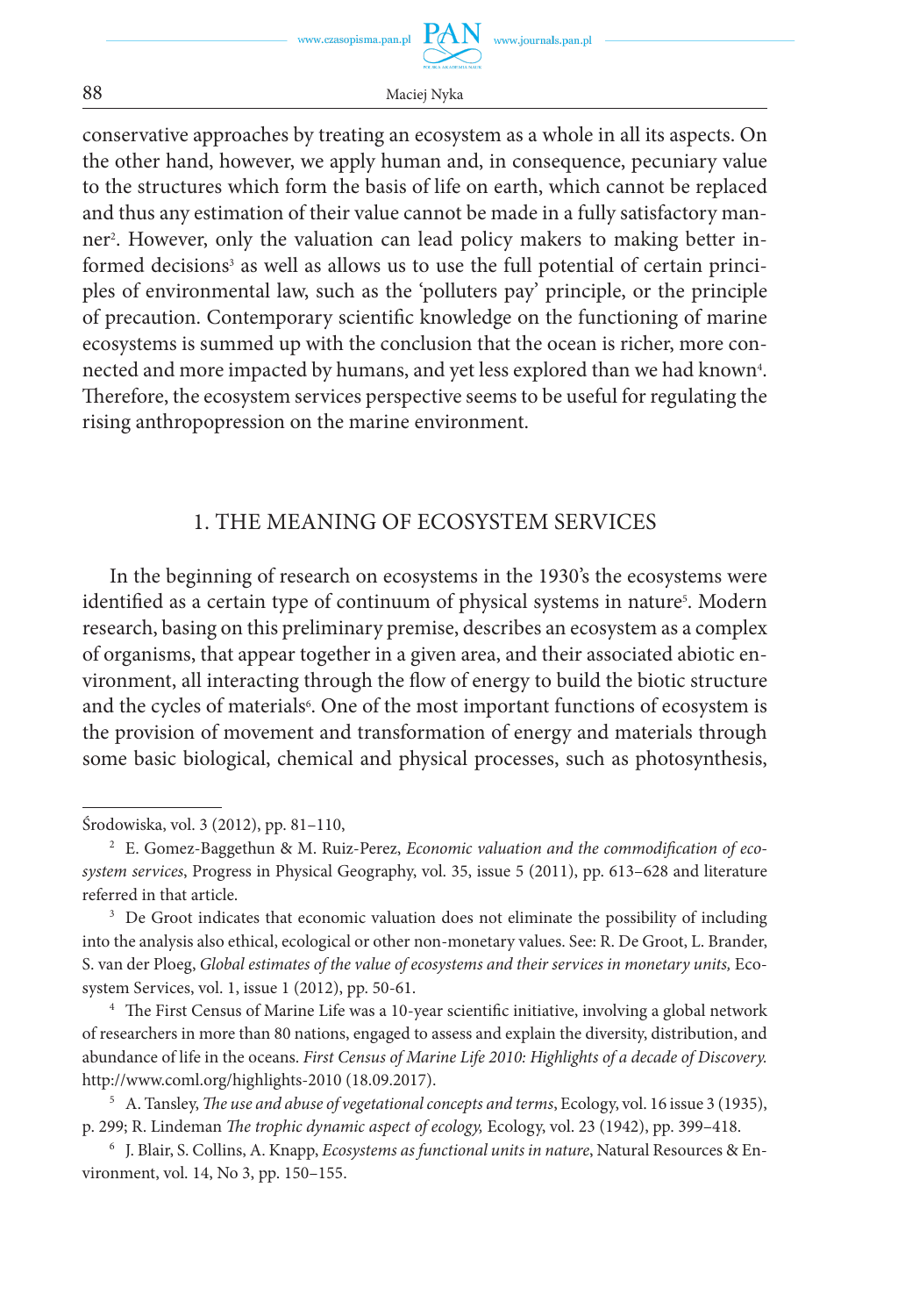the plant nutrient intake, nitrification and denitrification and many others<sup>7</sup>. Those processes shape the ecosystem as an area in which the whole human activity has to be enclosed, form the limits to this activities, and vulnerability of those services create one of the biggest challenges to the mankind. In order to response to this challenge the Convention on Biological Diversity in its Article 2 refers to ecosystems as a *dynamix complex of plant, animal and micro-organism communities and their nonliving interacting as functional unit*<sup>8</sup> . The diversity is considered a structural feature of ecosystems and the diversity between the ecosystems is considered an important feature of biodiversity°. The specific role of the marine ecosystem in this context is reflected by the fact that the marine ecosystem is being considered both the ecosystem in itself as well as interlocking the network of ecosystems<sup>10</sup> which cover 2/3 of the globe.

The flow of elements and energy in nature, which is repeated in all above mentioned definitions of the ecosystem, is a central element in the concept of ecosystem services. According to one of the first definitions of those services they consist of flows of materials, energy, and information from natural capital stocks which are combined with manufactured and human capital services to produce human welfare<sup>11</sup>. The authors also explained, that Ecosystem goods (e.g. food) and services (e.g. waste assimilation) represented the benefits that human populations derive, directly or indirectly, from ecosystem functions<sup>12</sup>. Also other representatives of environmental economy understand the ecosystem services<sup>13</sup> as the advantages, forces and natural processes together with the effects of their existence and functioning, which provide immaterial values required for life and development of mankind and which contribute to the economic processes but not

<sup>12</sup> R. Costanza, R. d'Arge, R. de Groot, S. Farber, M. Grasso, B. Hannon, K. Limburg, S. Naeem, R. O'Neill, J. Paruelo, R. Raskin, P. Sutton, & M. van den Bel, *The Value of the World's Ecosystem Services and Natural Capital*, Nature, vol. 387 (1997), p. 255.

<sup>13</sup> In original work, *The Value of the World's Ecosystem Services and Natural Capital*, R. Constanza et al. refer to environmental goods and services however, in order to simplify the analysis he proposes to analyse those two categories under the common name of services.

<sup>7</sup> J. Ruhl, S. Kraft, C. Lant, *The law and Policy of Ecosystem Services*, Island Press 2007, p. 15.

<sup>8</sup> Convention on Biological Diversity Adopted in Rio de Janeiro, Brazil on 5 June 1992 Journal of Laws of 2002 No 184 item 1532.

<sup>9</sup> *Ecosystems and Human Well-being. A Framework for Assessment. A Report of the Conceptual Framework Working Group of the Millennium Ecosystem Assessment* Island Press 2003, p. 51.

<sup>&</sup>lt;sup>10</sup> R. Long, *Legal Aspects of Ecosystem-based Marine Management in Europe*, Ocean Yearbook, vol. 26 (2010), p. 422.

<sup>11</sup> R. Costanza, R. d'Arge, R. de Groot, S. Farber, M. Grasso, B. Hannon, K. Limburg, S. Naeem, R. O'Neill, J. Paruelo, R. Raskin, P. Sutton, & M. van den Bel, *The Value of the World's Ecosystem Services and Natural Capital*, Nature, vol. 387 (1997), p. 256.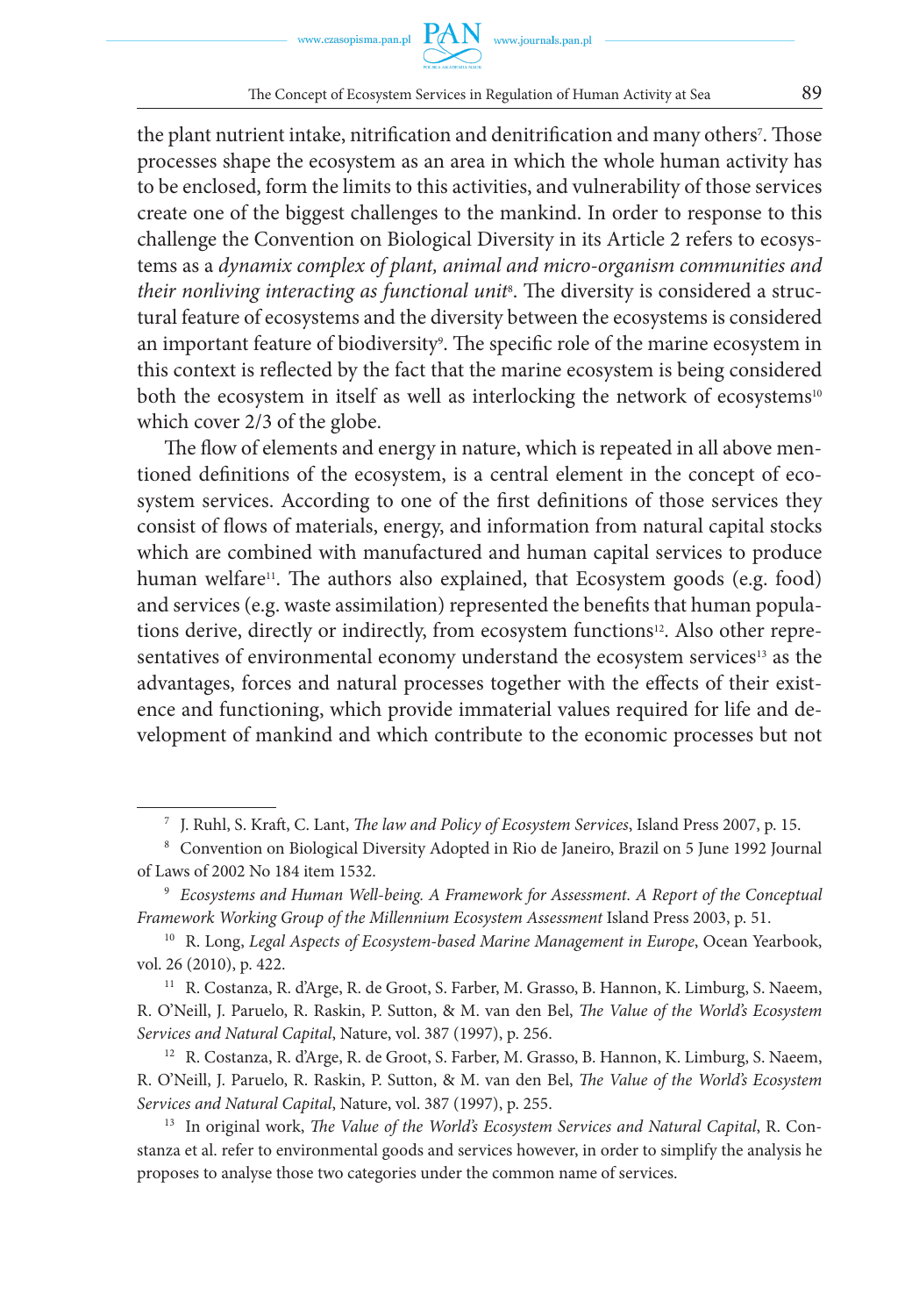

participating in those processes physically<sup>14</sup>. B. Poskrobko mentions the existence of at least two perspectives of ecosystem services – the biologically-ecological and socio-economical<sup>15</sup>ones. For the author of this analysis, as a lawyer, the second perspective is more understandable, however, what will be presented further, the constant dialogue between those two perspectives seems to determine the legal analysis of ecosystem services.

## 2. ECOSYSTEMS ASSESSMENT

While the preparation of the Millennium Development Goals in 2000 at the Earth Summit a discussion was held on the influence of ecosystems on the future achievement of development goals. The United Nations Secretary-General Kofi Annan initiated in 2001 the Millennium Ecosystem Assessment. The objective of the analysis was to assess the consequences of the ecosystem change for human well-being and the scientific basis for the action needed to enhance the conservation and sustainable use of those systems and their contribution to human wellbeing<sup>16</sup>. One of the results of the analysis prepared by more than  $1,360$  experts worldwide in five technical volumes and six synthesis reports was the ascertainment that 2/3 of ecosystems have been changed by human activity which results in loss of ability of those ecosystems to provide humankind with the full spectrum of ecosystem services. The ecosystem services approach to the analysis of human impact on the ecosystems has become a popular approach after the Millennium Ecosystem Assessment<sup>17</sup>.

The Millennium Ecosystem Assessment has also introduced some basic taxonomy of the ecosystem services, grouping them as:

- a) Regulating services;
- b) Provisioning services;
- c) Supporting services;
- d) Cultural services.

The pecuniary value of those services, according to Costanza, was \$ 33 trillion a year<sup>18</sup>. This number shows the amount of profits made available to the contem-

<sup>15</sup> *Ibidem.*

<sup>17</sup> *Ecosystems and Human Well-being. A Framework for Assessment.* A Report of the Conceptual Framework Working Group of the Millennium Ecosystem Assessment Island Press 2003, p. 51.

<sup>14</sup> B. Poskrobko, *Usługi środowiska jako kategoria ekonomii zrównoważonego rozwoju,* Ekonomia i Środowisko, No 1 (37) (2010), p. 20.

<sup>16</sup> https://www.millenniumassessment.org/en/About.html (15.09.2017).

<sup>18</sup> R. Costanza, R. d'Arge, R. de Groot, S. Farber, M. Grasso, B. Hannon, K. Limburg, S. Naeem,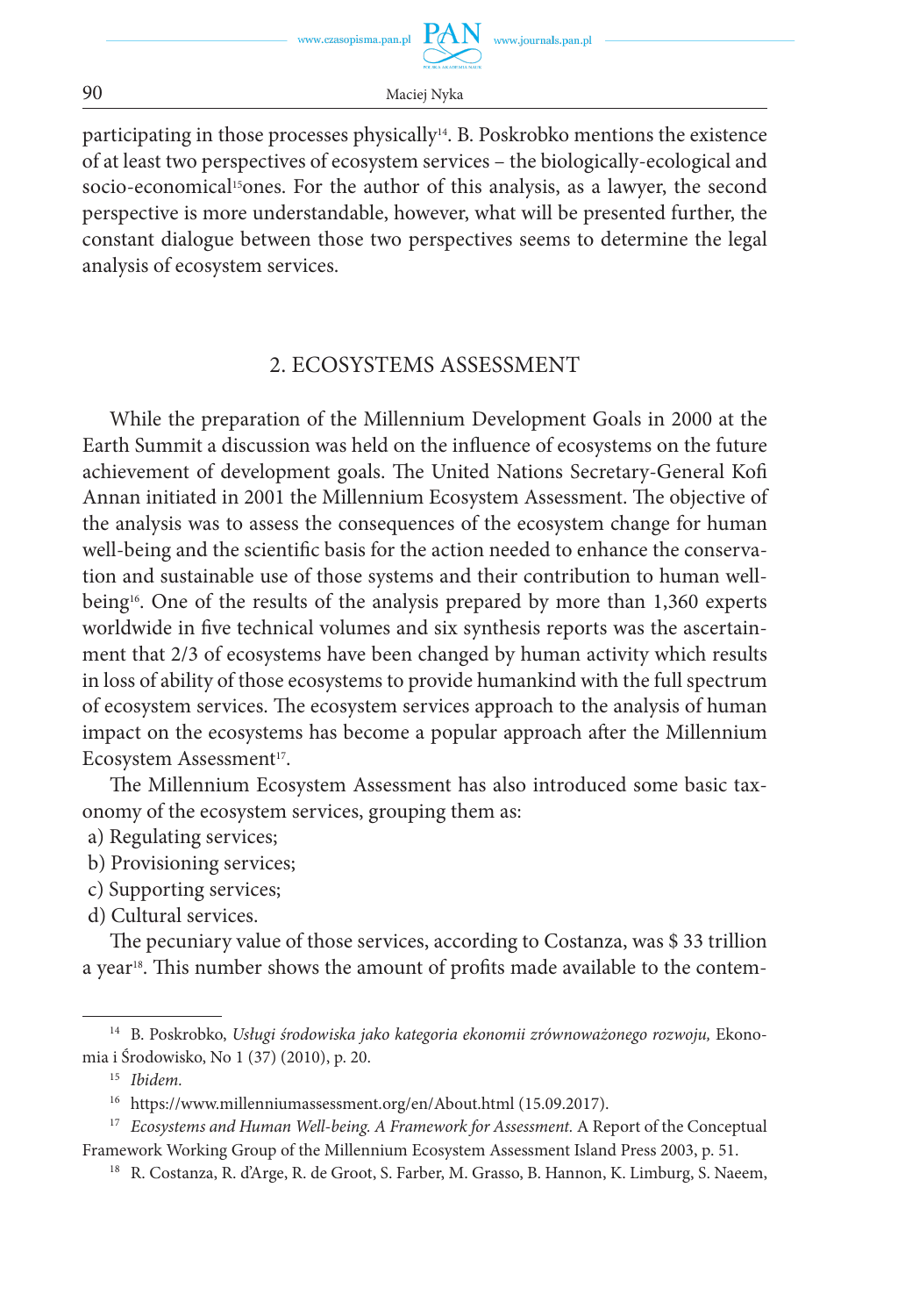porary generation by the fact that the ecosystems are in the condition described above. Further devastation of the environment apart from aesthetical, ethical, ecological costs can lead us to suffering great economic losses which the world economy will not be able to cover<sup>19</sup>.

The main advantage of the ecosystem services and also the main problem connected with their existence is that, despite the rising awareness of the profits which stem from the ecosystem services, they are in fact common goods, which makes them vulnerable to various uncooperative behaviours described often as the tragedy of the commons. For this reason, Aichi biodiversity targets refer to the concept of the ecosystem services setting a goal that *by 2020, ecosystems that provide essential services, including services related to water, and contribute to health, livelihoods and well-being, are restored and safeguarded, taking into account the needs of women, indigenous and local communities, and the poor and vulnerable*20*.* What can be surprising, considering the critique of some researchers of trends towards commodification of natural environment by the ecosystem services perspective, Aichi targets set also a following goal to be achieved *by 2020, at the latest, biodiversity values have been integrated into national and local development and poverty reduction strategies and planning processes and are being incorporated into national accounting, as appropriate, and reporting systems*21*.* The evaluation does not mean that the evaluated goods have to become an element of the market exchange.

# 3. MANAGEMENT AND PROTECTION OF ECOSYSTEM SERVICES AS AN ELEMENT OF ECOSYSTEM APPROACH – THE MARINE ECOSYSTEMS PERSPECTIVE

Maritime law refers to ecosystem services in two ways. First of them, is connected with the concept of sustainability in management of natural resources. A good example of such approach can be found in the UNCLOS Convention<sup>22</sup>.

R. O'Neill, J. Paruelo, R. Raskin, P. Sutton, & M. van den Bel, *The value of ecosystem services: putting the issues in perspective*, Ecological Economics, vol. 25 (1998), p. 70.

<sup>&</sup>lt;sup>19</sup> The total value of world's economy for the year 2017 is estimated to be around 74 trillion\$. Data after World Development Indicator Database, World Bank, 1 February 2017. https://data. worldbank.org/data-catalog/world-development-indicators (13.09.2017).

<sup>&</sup>lt;sup>20</sup> Target 14 of Aichi biodiversity targets COP 10 Decision  $X/2$  Strategic Plan for Biodiversity 2011–2020.

<sup>&</sup>lt;sup>21</sup> Target 2 of Aichi biodiversity targets COP 10 Decision X/2 Strategic Plan for Biodiversity 2011–2020.

<sup>&</sup>lt;sup>22</sup> R. Long, *Legal Aspects of Ecosystem-based Marine Management in Europe*, Ocean Yearbook,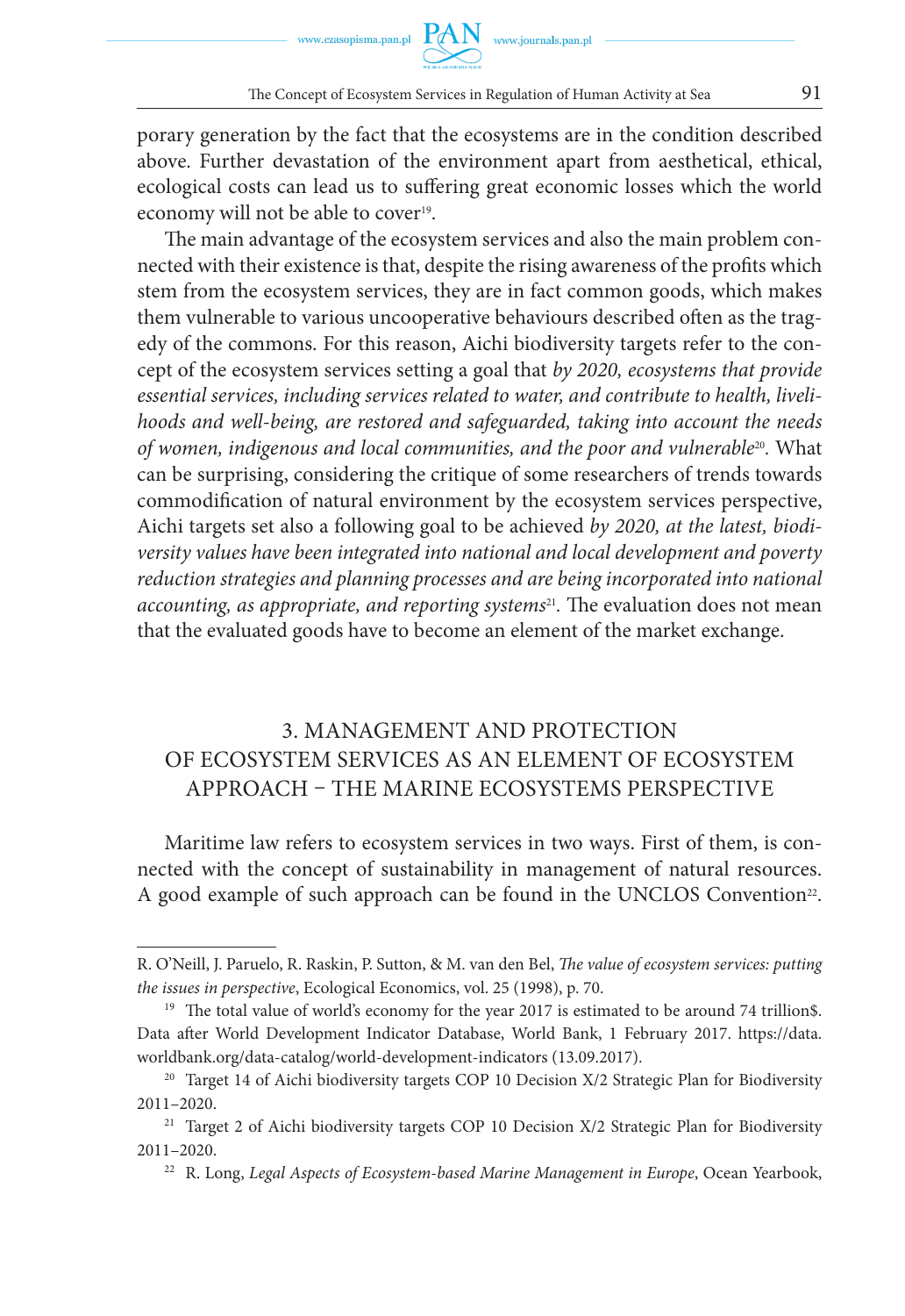The second reference to the ecosystem services in maritime law is being made through the rising number of references in international (and national) legal acts to the concept of the ecosystem approach in marine ecosystem governance.

The United Nations Conference on the Law of the Sea is considered one of the most complex and advanced international agreements concerning management of natural resources. Despite the fact that works on this agreement started more than a decade before the Brundtland Commission's works, some elements of sustainability, understood as ability of continuously satisfying the needs of contemporary and future generations for certain types of marine ecosystem services, have been included in the text of the Convention. The Convention uses, a wellrecognised in many environmental agreements, notion of wise<sup>23</sup>/optimal utilization/ rational management<sup>24</sup>/sustainable use<sup>25</sup>. Article 119 of the Convention states that: *In determining the allowable catch and establishing other conservation measures for the living resources in the high seas, States shall: (a) take measures which are designed, on the best scientific evidence available to the States concerned, to maintain or restore populations of harvested species at levels which can produce the maximum sustainable yield, […] b) take into consideration the effects on species associated with or dependent upon harvested species with a view to maintaining or restoring populations of such associated or dependent species above levels at which their reproduction may become seriously threatened.*

In the similar manner the EU manages its fish stock. The common fishery policy interlinks sustainability in use of the fish stock with the ecosystem approach. *Fisheries management is about ensuring goods and services from the living aquatic*  resources for the present and future generations within the meaningful ecological boundaries. Such fisheries management will strive to ensure that benefits from the *living marine resources are high while the direct and indirect impacts of fishing operations on marine ecosystems are low and not detrimental to the future functioning, diversity and integrity of these ecosystems*26*.*

Having above in mind, it is not surprising that the International Council for the Exploration of the Sea links the ecosystem approach with sustainable development by saying that *the Ecosystem Approach is embedded in the concept of sus*tainable development, which requires that the needs of future generations are not

vol. 26 (2010), p. 417; The United Nations Convention on the Law of the Sea (UNCLOS), done at Montego Bay on 10 December 1982; Journal of Laws of 2002, item 543.

<sup>&</sup>lt;sup>23</sup> The Ramsar Convention speaks of wise use of 'migratory stocks of waterfowl' (art. 2) and of 'wetlands' (art. 3).

<sup>&</sup>lt;sup>24</sup> Both expressions are used in UNCLOS, in Article 62 and Article 67, respectively.

<sup>&</sup>lt;sup>25</sup> Article 1 Convention on Biological Diversity; Journal of Laws of 2002, No 184, item 1532.

<sup>26</sup> European Commission, *The role of the CFP in implementing an ecosystem approach to marine management*, COM (2008) 187 final, 3.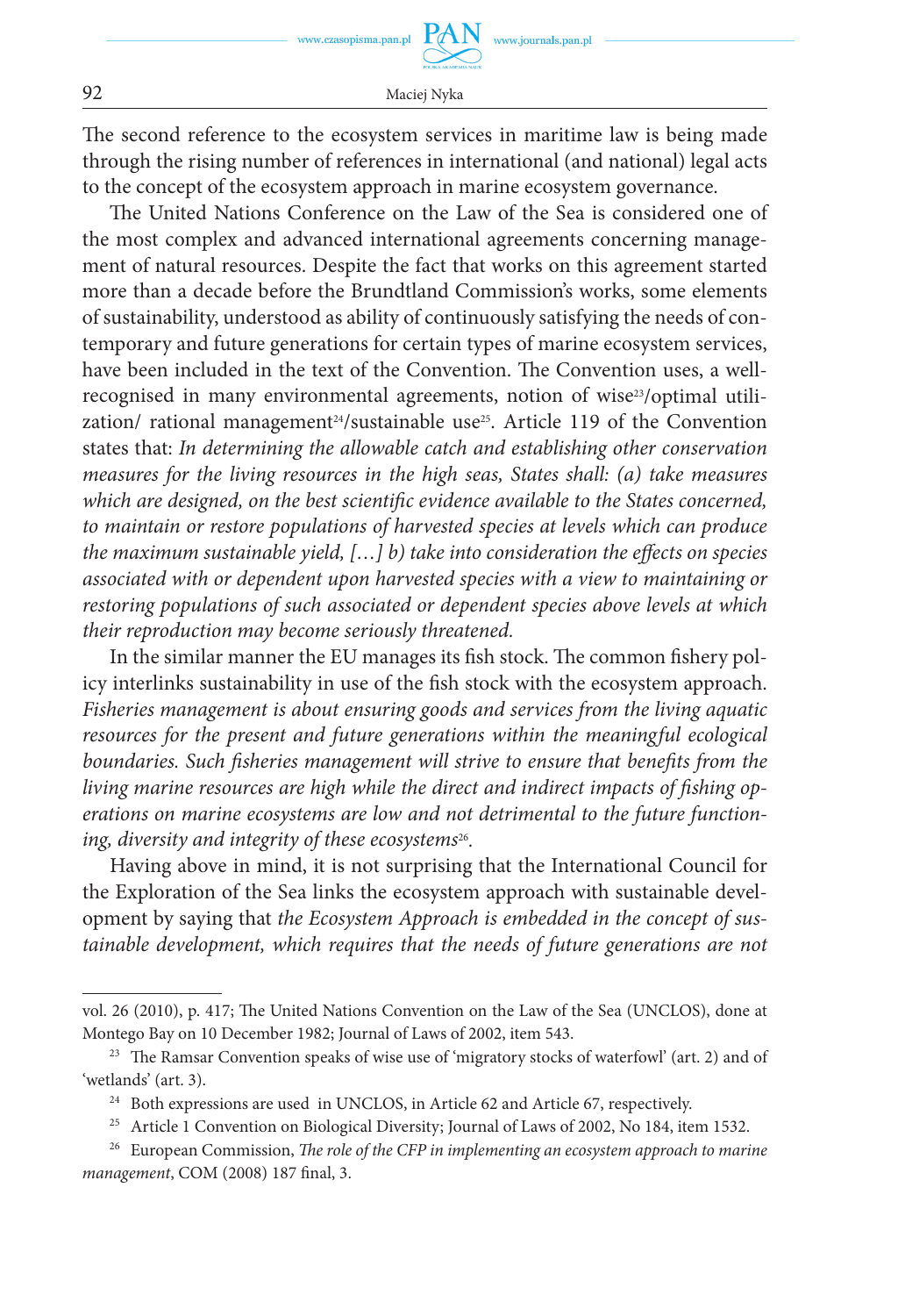

*compromised by the actions of people today. The Ecosystem Approach puts emphasis on a management regime that maintains the health of the ecosystem alongside appropriate human use of the marine environment, for the benefit of current and future generations*27*.*

The ecosystem approach is one of those notions which are not fully defined in the international or European legal systems<sup>28</sup>. In the legal theory there are even theses which say that there are different trends of the ecosystem approach which differ among each other in the specific types of ecosystems<sup>29</sup>. Such thesis is legitimate at least to the extent in which we can observe that research on the ecosystem approach focuses on and concentrates around different types of ecosystems with marine ecosystems very often being chosen as an example<sup>30</sup>. What can be surprising, is that the lack of an exact legal definition of the ecosystem approach doesn't affect adversely the application of this concept in environmental law<sup>31</sup>. Much of research work on the ecosystem approach is interdisciplinary in its characteristics and involves a wide range of physical and life sciences and precise understanding of the definitions, being in effect, of such research requires knowledge in those areas<sup>32</sup>.

Tracking back in the history of use of the ecosystem approach in the legal regulation of marine environment the Convention on the Conservation of Antarctic Marine Living Resources (CCAMLR) adopted in 1980<sup>33</sup> has to be mentioned. In

<sup>27</sup> J. Rice, V. Trujillo, S. Jennings, K. Hylland, O. Hagstrom, A. Astudillo, J. Nørrevang Jensen, *Guidance on the Application of the Ecosystem Approach to Management of Human Activities in the European Marine Environment* ICES Cooperative Research Report Rapport des Recherches Collectives No 273 ICES 2005, p. 4, http://www.ices.dk/sites/pub/Publication%20Reports/Cooperative%20Research%20Report%20(CRR)/crr273/crr273.pdf (15.09.2017).

<sup>28</sup> R. Long, *Marine Resource Law,* Dublin 2007, pp. 46-51; R. Long, *Legal aspects of Ecosystem-Based Marine Management in Europe*, Ocean Yearbook, vol. 26 (2012) pp. 417-484; H Österblom et al., Making the ecosystem approach operational-Can regime shifts in ecological-and governance systems facilitate the transition?, Marine Policy, vol. 34 (2010) pp. 1290–1299; S. Murawski, *Ten myths concerning ecosystem approaches to marine resource management*, Marine Policy, vol. 31 (2007), pp. 681–690; A. Hemphill, G. Shillinger, Casting the Net Broadly: Ecosystem-Based Management Beyond National Jurisdiction, Sustainable Development Law & Policy, vol. 7 (2006), pp. 56–59.

<sup>29</sup> V. de Lucia, *Competing Narratives and Complex Genealogies: The Ecosystem Approach in International Environmental Law*, Journal of Environmental Law, vol. 27(1) (2015) p. 97.

<sup>30</sup> F. Platjow, *Environmental Law and the Ecosystem Approach: Maintaining ecological integrity through consistency in law*, Routledge 2016, p. 50.

<sup>&</sup>lt;sup>31</sup> United Nations Open-Ended Informal Consultative Process on Oceans and the Law of the Sea UN Doc. A/61/156), par. 6.

<sup>&</sup>lt;sup>32</sup> R. Long, *Legal aspects of Ecosystem-Based Marine Management in Europe*, Ocean Yearbook, vol. 26 (2012) p. 421.<br><sup>33</sup> The Communication from the Commission to the Council and the European Parliament,

*The role of the CFP in implementing an ecosystem approach to marine management*, COM(2008)187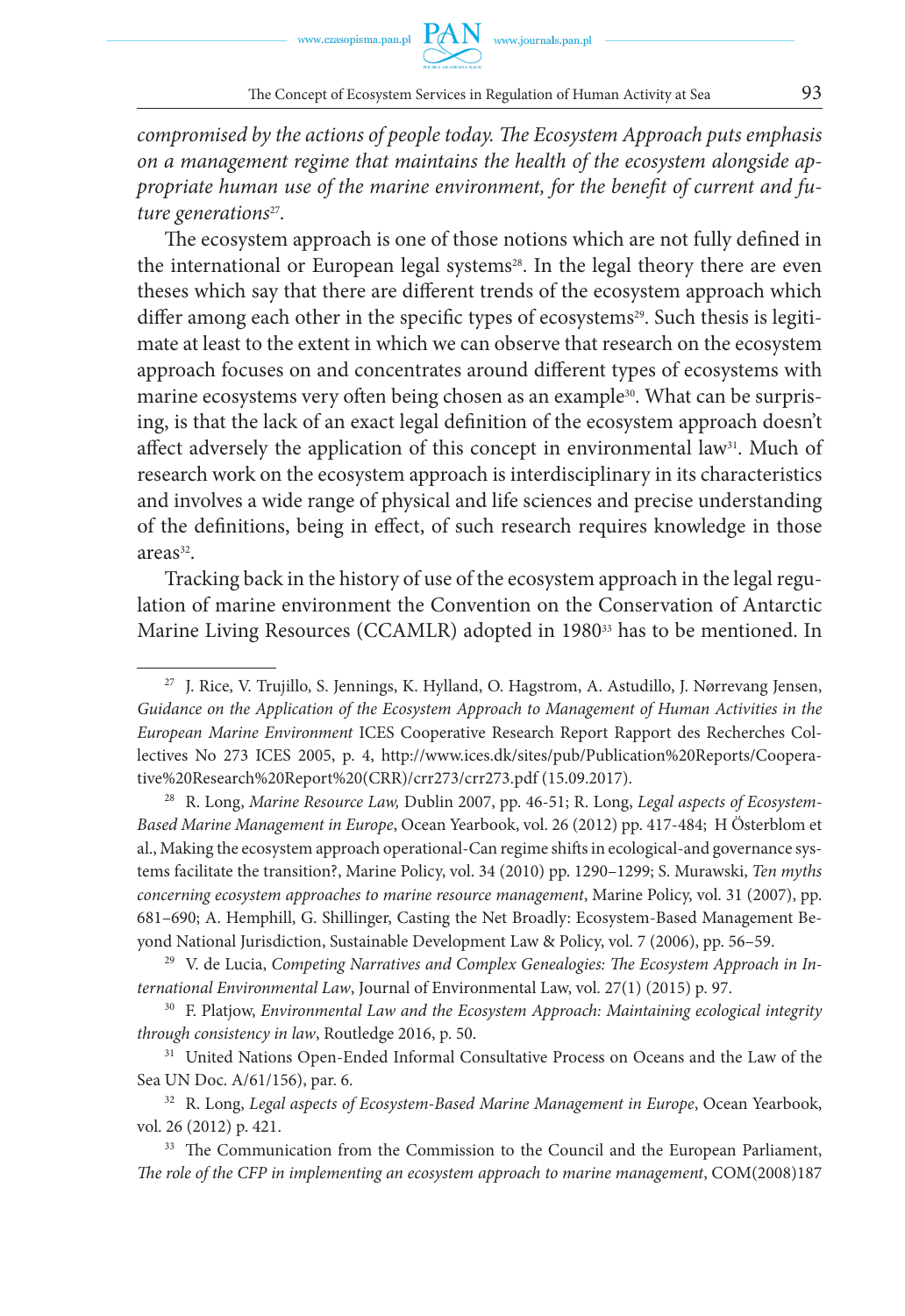www.czasopisma.pan.pl

94 Maciej Nyka

the preamble to the Convention, there is a direct recognition of *the importance of safeguarding the environment and protecting the integrity of the ecosystem of the seas surrounding Antarctica,* whereas one of the most important conservation principles of the Convention focuses on *maintenance of the ecological relationships between harvests, dependent and related populations of Arctic marine living resources* (art.  $II(3)(b)$ <sup>34</sup>. The novelty of the approach towards the conservation of marine environment in the Convention comes from the fact that this legal act addresses the harvested species only indirectly expanding the regulatory focus on various components of the marine ecosystem, recognising the role of ecosystem interrelationships as the main conservatory target. Through this, it incorporates to the act of law, the basic principles of ecosystem ecology and enables the use of an extremely broad spectrum of conservatory measures<sup>35</sup>.

The Convention on Biodiversity, despite the fact of being one of the most important cornerstones of the ecosystem approach, does not define that notion. The definition was developed in 2003 by the V Conference of Parties to the Convention, basing on the holistic ('integrated') transposition of Article 8 of the Convention. As mentioned in the Malawi Principles on the implementation of the ecosystem approach to biodiversity conservation *Ecosystem functioning and resilience depends on a dynamic relationship within species, among species and between species and their abiotic environment, as well as the physical and chemical interactions within the environment. The conservation and, where appropriate, restoration of these interactions and processes is of greater significance for the long-term maintenance of biological diversity than simply protection of species*<sup>36</sup>.

The decision of the Conference of Parties of the Biodiversity Convention defines the ecosystem approach in the following way: *The ecosystem approach is a strategy for the integrated management of land, water and living resources that promotes conservation and sustainable use in an equitable way. Thus, the application of the ecosystem approach will help to reach a balance of the three objectives of the Convention: conservation; sustainable use; and the fair and equitable sharing of the benefits arising out of the utilization of genetic resources<sup>37</sup>. The International* Council for the Exploration of the Sea (ICES) defines the Ecosystem Approach

final p. 3.

<sup>&</sup>lt;sup>34</sup> The scope of the Convention embraces the entire Antarctic marine ecosystem, understood as *the complex of relationships of Antarctic marine living resources with each other and with their physical environment* (art. I(2))

<sup>35</sup> C. Redgwell, *Protection of Ecosystems under International Law: Lessons from Antarctica* [in:] International Law and Sustainable Development. Past Achievements and Future Challenges*.* A. Boyle, D. Freestone (ed.), Oxford 1999, pp. 205-208.

<sup>36</sup> Principle 5 UNEP/CBD/ COP/4/Inf.9.

<sup>37</sup> UNEP/CBD/COP/5/23.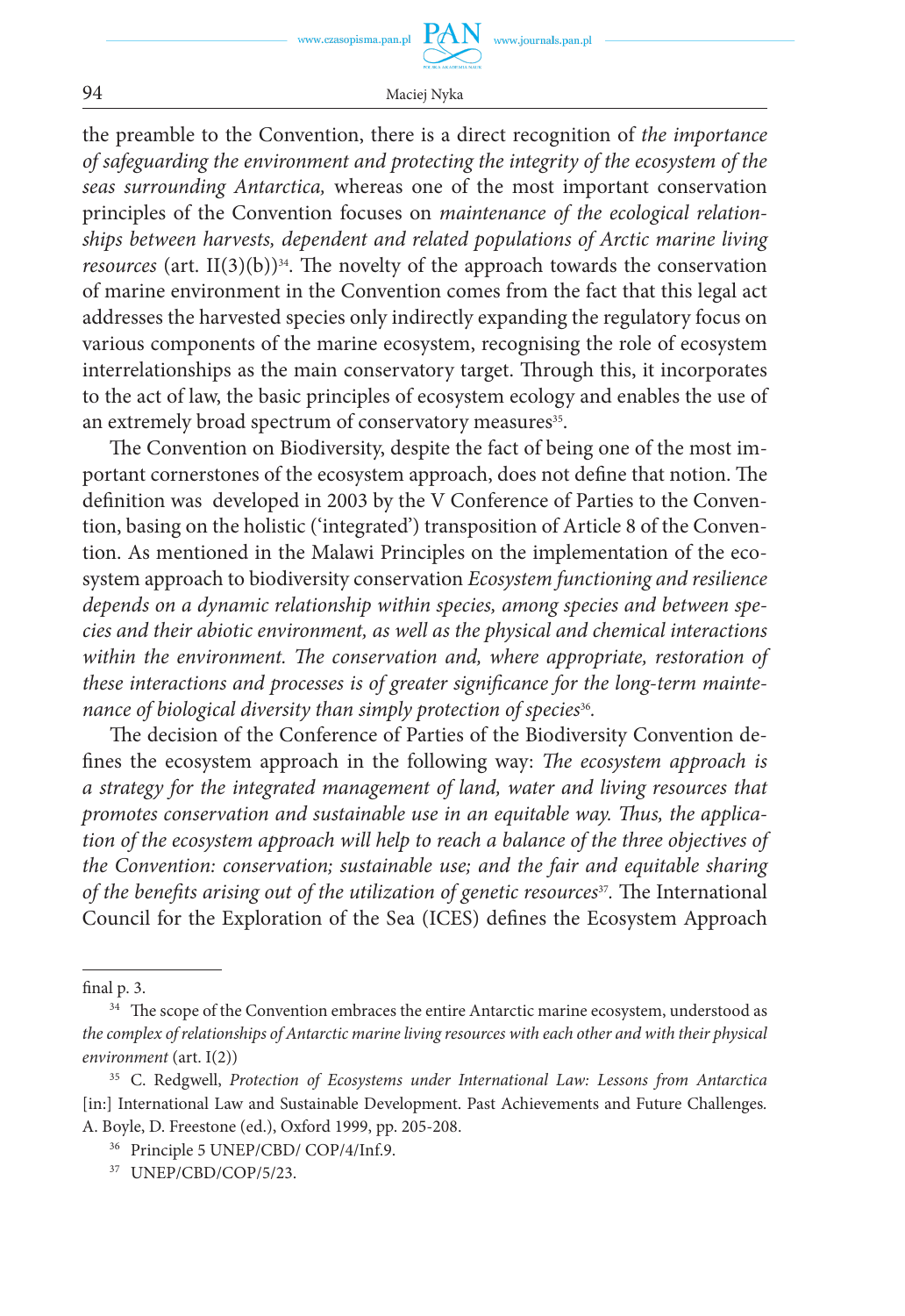

as *a comprehensive integrated management of human activities based on the best available scientific knowledge about the ecosystem and its dynamics, in order to identify and take action on influences which are critical to the health of the marine ecosystems, thereby achieving sustainable use of ecosystem goods and services and maintenance of ecosystem integrity*38*.* 

This description clearly places humans as part of natural ecosystems, and stresses that human activities in these ecosystems must be managed so that they do not compromise ecosystem components that contribute to the structural and functional integrity of the ecosystem. It also links the ecosystem approach with a goal of achieving the sustainable use of ecosystem services. In line with this way of thinking the ecosystem approach is identified by the United Nations Division for Ocean Affairs and Law of the Sea (DOALOS). The ecosystem approach, according to it, encompass *management of human activities, based on the best understanding of ecological interactions and processes, so as to ensure that ecosystems' structures and functions are sustained for the benefit of present and future generations*39*.* DOALOS seems to understand the ecosystem's functions as a source of ecosystem services, access to which is to be preserved having in mind the intergenerational perspective.

## 4. THE ECOSYSTEM APPROACH IN REGIONAL COOPERATION IN HELSINKI CONVENTION ON THE PROTECTION OF THE MARINE ENVIRONMENT OF THE BALTIC SEA AREA (HELSINKI CONVENTION)

The unique and sensitive nature of the Baltic Sea, coupled with the fact that the sea is a valuable resource for the coastal countries, resulted in the Baltic coastal states acknowledging that sustainability and well-being of the Baltic Sea depend on the coordinated efforts and joint regional environmental standards<sup>40</sup>. Only

<sup>&</sup>lt;sup>38</sup> Guidance and the Application of the Ecosystem Approach to Management of Human Activities in the European Marine Environment. ICES Cooperative Research Report No 273 http://www. ices.dk/sites/pub/Publication%20Reports/Cooperative%20Research%20Report%20(CRR)/crr273/ crr273.pdf; in this context see also W. Radecki (ed.) *Podstawy teoretyczne zintegrowanej ochrony prawnej środowiska*, Wrocław 2010, p. 105.<br><sup>39</sup> DOALOS *Developing and Implementing an Ecosystem Approach to Oecan-related Activities.* 

New York 2008 http://www.un.org/depts/los/ecosystem\_approaches/ecosystem\_approaches.htm (18.09.2017).

<sup>40</sup> M. Pyhala, *HELCOM Baltic Sea Action Plan: An Ecosystem Approach to the Management of Human Activities* [in:] Climate Impacts on the Baltic Sea: From Science to Policy. M. Reckermann,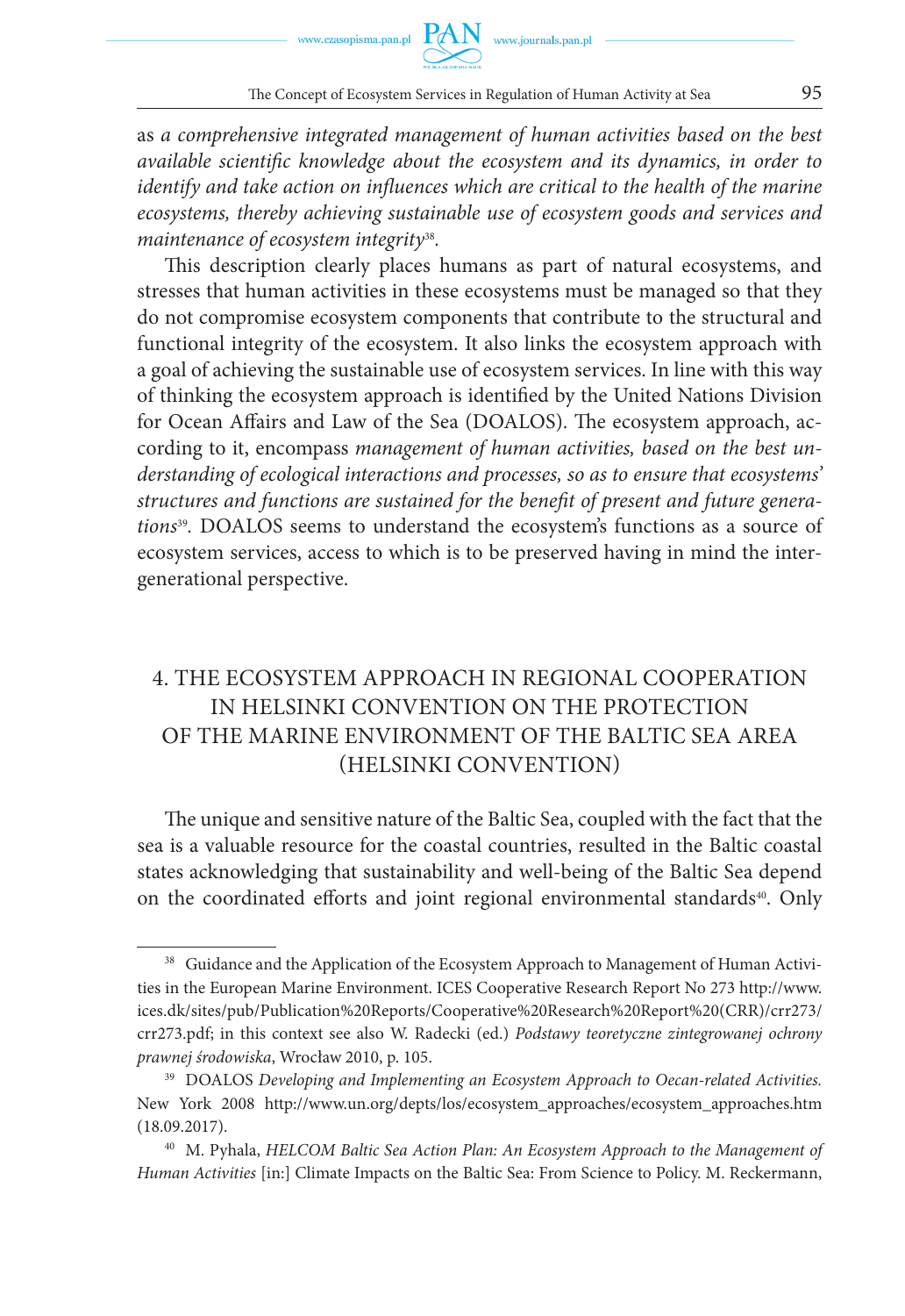ten of the 24 marine ecosystem services identified in the Baltic Sea are operating properly and seven are under severe threat. The seven threatened ecosystem services are: the food web, biodiversity, habitats, the Baltic Sea resilience (the capacity of the sea to resist and recover from the disturbances), food, genetic resources, and aesthetic values<sup>41</sup>.

The Convention on the Protection of the Marine Environment of the Baltic Sea Area aims at restoration and safeguarding of the ecological balance of the Baltic Sea<sup>42</sup>. After several decades of addressing threats to the marine environment on a sector by sector basis, in the early 2000s HELCOM began working towards adopting a more holistic approach to protecting the Baltic Sea environment<sup>43</sup>. The protection of the Baltic Seas' ecosystem services by the Convention is so important for achieving its goals that the Convention decides to allow for use of measures based on, sometimes contested in the international legal order, principle of precaution<sup>44</sup> in order to protect *the legitimate uses of the sea*<sup>45</sup>. The Convention also recognises the importance of ensuring sustainable use of marine natural resources as well as protects the Baltic Sea ecosystems (including coastal ecosystems) by protecting ecological processes in the Baltic Sea Area<sup>46</sup>.

One important feature of implementation of the ecosystem approach to the protection of the Baltic Sea by the Helsinki Convention is the fact, that HELCOM is active in the field of the regional cooperation with other international organisations in that respect. One of the examples of this feature can be the fact that the Helsinki Convention cooperates eagerly with the European Union being one of the vehicles of implementation of the ecosystem approach by the EU in the Baltic Sea Area. Another example can be the close cooperation with OSPAR<sup>47</sup>. The effect of this cooperation is a number of political decisions among which the most important in promotion of the ecosystem approach was the Statement on the

<sup>45</sup> Article 3 (2) of the Convention on the Protection of the Marie Environment of the Baltic Sea Area, Journal of Laws of 2000 No 28 item 346.

K. Brander, B. MacKenzie, B. Omstedt (ed.) Springer 2012, p. 47.

<sup>41</sup> HELCOM *Ecosystem Health of the Baltic Sea 2003–2007 HELCOM Initial Holistic Assessment* Baltic Sea Environment Proceedings No 122 HELCOM 2010, p. 5.

 $42$  Article 3 (1) of the Convention.

<sup>43</sup> M. Pyhala, *HELCOM Baltic Sea Action Plan: An Ecosystem Approach to the Management of Human Activities* [in:] Climate Impacts on the Baltic Sea: From Science to Policy. M. Reckermann, K. Brander, B. MacKenzie, B. Omstedt (ed.) Springer 2012, p. 46.

<sup>44</sup> A. Trouwborst, *Evolution and Status of the Precautionary Principle in International Law*, Kluwer Law International 2002.

<sup>&</sup>lt;sup>46</sup> R. Long, *Legal Aspects of Ecosystem-based Marine Management in Europe*, Ocean Yearbook vol. 26 (2010), p. 449.

<sup>47</sup> Convention for the Protection of the Marine Environment of the North-East Atlantic (OSPAR).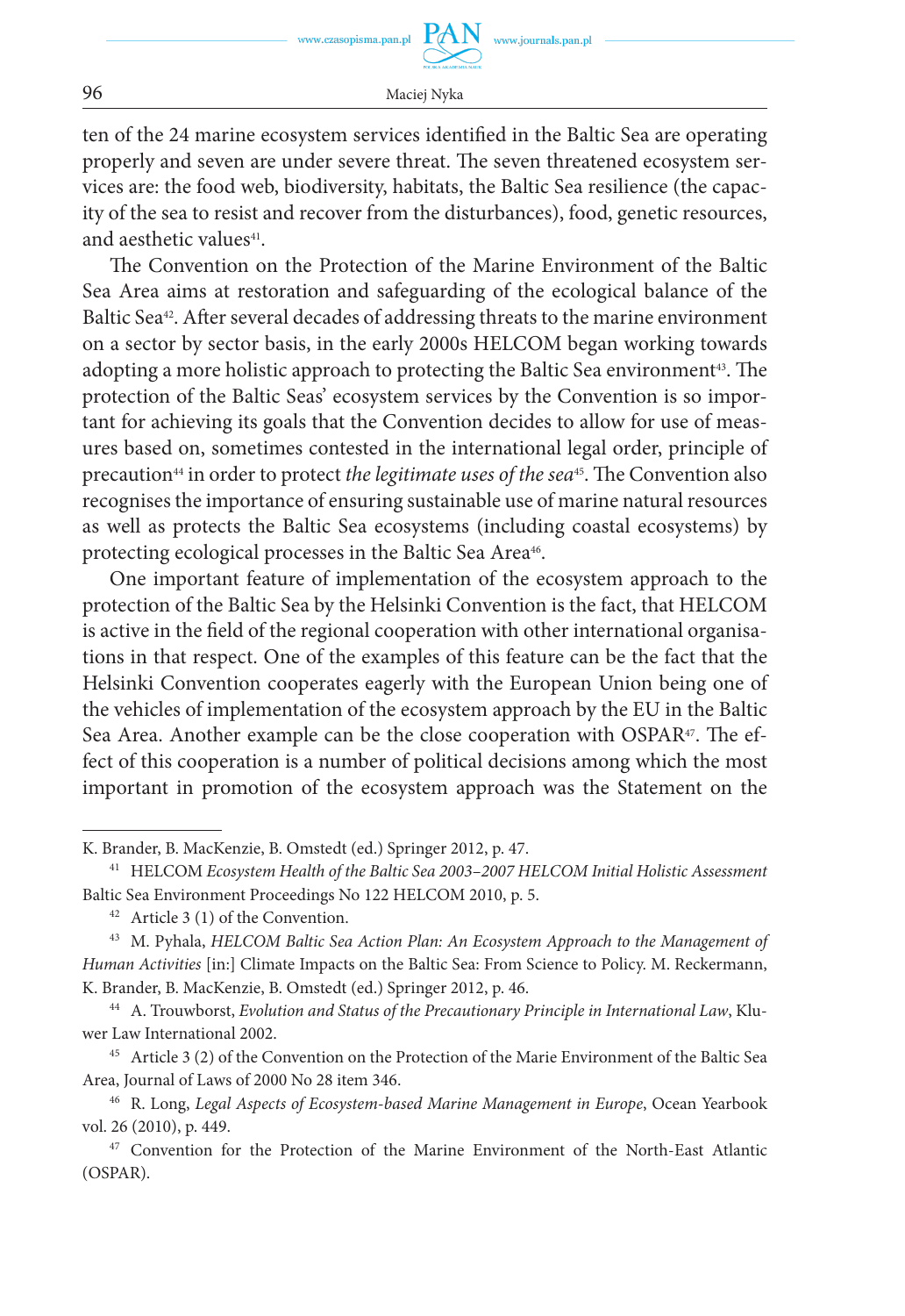Ecosystem Approach to the Management of Human Activities issued by the First Joint Ministerial Meeting of the Helsinki and the OSPAR Commission. In that document both organisations decided to develop a common methodology for the implementation of the ecosystem approach, being defined through the notion of ecosystem services, with the view of maintaining and where practicable, restoring the ecosystem health, integrity and services<sup>48</sup>.

Another HELCOM initiative aiming at implementation of the ecosystem approach to the protection of the Baltic Sea is the Baltic Sea Action Plan, adopted during the HELCOM Extraordinary Ministerial Meeting on 15 November 2007 in Kraków. The BSAP is the first attempt, by a regional seas convention, to incorporate the ecosystem-based approach to the management of human activities into the protection of the marine environment<sup>49</sup>. The Baltic Sea Action Plan brings together indicators, targets and deadlines in order to achieve a good ecological status of the Baltic marine environment by the year 2021. The plan has been prepared in acknowledgment of the fact that the *ecosystem approach is based on an integrated management of all human activities impacting on the marine environment and, based on best available scientific knowledge about the ecosystem and its dynamics, identifies and leads to actions improving the health of the marine ecosystem thus supporting sustainable use of ecosystem goods and services<sup>50</sup>. According to the* BSAP Baltic Sea should be used as a type of a raw model of good, cross-sectoral and integrated management of human activities with the ecosystem approach being one of the instruments of this environmentally sound management. The BSAP aim is supposed to be an overarching instrument which has, as its vision and the main target, the achievement, by 2021, of the Baltic Sea in a good ecological condition – the sea with the diverse biological components functioning in balance and supporting a wide range of sustainable economic and social activities. This vision is supported by four main strategic goals addressing issues of a particular concern for the Baltic marine environment, namely eutrophication, hazardous substances, maritime activities and biodiversity<sup>51</sup>.

<sup>&</sup>lt;sup>48</sup> Pt 5 of Statement on the Ecosystem Approach to the Management of Human Activities issued by the First Joint Ministerial Meeting of the Helsinki and OSPAR Commission https://www.ospar. org/site/assets/files/1232/jmm\_annex05\_ecosystem\_approach\_statement.pdf (18.09.2017).

<sup>49</sup> M. Pyhala, *HELCOM Baltic Sea Action Plan: An Ecosystem Approach to the Management of Human Activities* [in:] Climate Impacts on the Baltic Sea: From Science to Policy. M. Reckermann, K. Brander, B. MacKenzie, B. Omstedt (ed.) Springer 2012, p. 50.

<sup>50</sup> Preamble to the Baltic Sea Action Plan.

<sup>51</sup> M. Pyhala, *HELCOM Baltic Sea Action Plan: An Ecosystem Approach to the Management of Human Activities* [in:] Climate Impacts on the Baltic Sea: From Science to Policy. M. Reckermann, K. Brander, B. MacKenzie, B. Omstedt (ed.) Springer 2012, p. 51.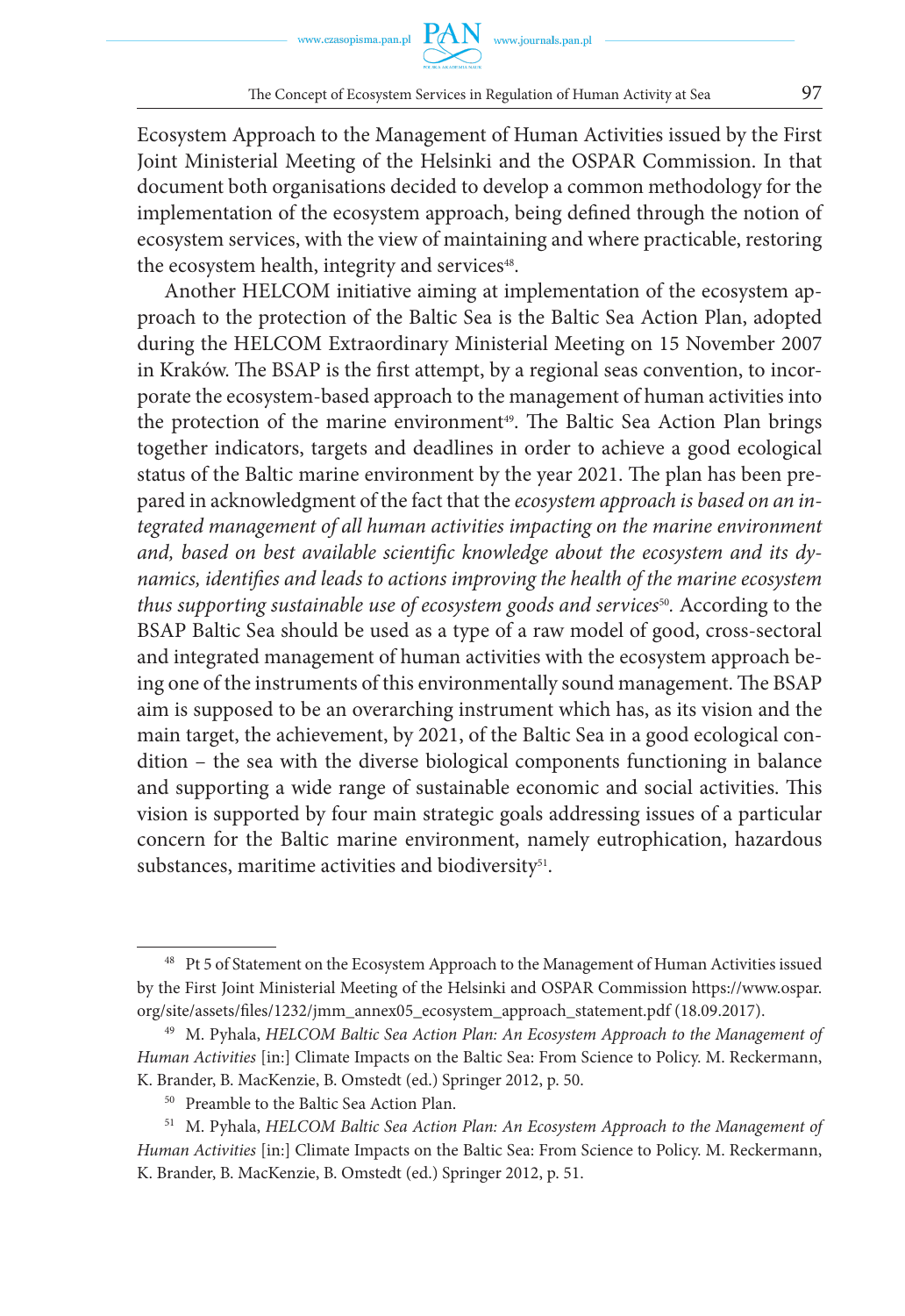

## 5. ECOSYSTEM SERVICES IN EU MARITIME REGULATION

Since the beginning of the  $21<sup>st</sup>$  century the ecosystem approach has become a dominant perspective for the protection of the environment in the European Union<sup>52</sup>. One argument for this, is the close connection between the ecosystem approach and the principle of integration of environmental policies with other EU policies which can be found in Article 11 TFUE53. Most visible elements of the ecosystem approach concept in the EU law are connected with the holistic and intersectoral approach towards the environment and the nature protection, as well as the will to establish various forms of taking advantage of the ecosystem services while supporting sustainability of the whole ecosystems<sup>54</sup>. This can be very well seen in the model of regulation of NATURA 2000 areas<sup>55</sup>.

The European Union implements the ecosystem approach to the management of the marine environment through the system of the regional seas conventions<sup>56</sup>. The ecosystem services are also an important element of the regional strategies for the conservation of the Baltic Sea. The EU Strategy for the Baltic Sea Region is based on the objectives closely connected with the concept of ecosystem services. The strategy is the first Macro-regional Strategy in Europe. It was approved by the European Council in 2009 following the communication from the European Commission. The Strategy is divided into three objectives, which represent the three key challenges of the Strategy: saving the sea, connecting the region and increasing prosperity. Each objective relates to a wide range of policies and has an impact on other objectives. The ecosystem services seem to be the core of all three objectives. Saving the sea objective is connected with achieving a good environmental status of certain elements of the sea ecosystem. It can be assumed that it refers mostly to the supporting services of the Baltic ecosystem57. The "connect the

<sup>52</sup> J. Rice (ed.) *Science dimensions of an Ecosystem Approach to Management of Biotic Ocean Resources (SEAMBOR)* European Science Foundation Position Paper 14 April 2010, p. 19.

<sup>53</sup> W. Radecki (ed.), *Podstawy teoretyczne zintegrowanej ochrony prawnej środowiska,* Wrocław 2010, p. 224. Some representatives of the doctrine describe it even as a "legal duty" of the European Union and its Member States to implement the ecosystem approach. R. Long, *Legal aspects of Ecosystm-Based Marine Management in Europe*, Ocean Yearbook vol. 26 (2012) p. 432.

<sup>54</sup> See D. Pyć, *Prawo Oceanu Światowego. Res usus publicum*, Gdańsk 2011, p. 100 and ff.

<sup>55</sup> S. Apitz, *European Environmental Management: Moving to an Ecosystem Approach,* Integrated Assessment and Management, vol. 2 (1) (2006), p. 80, A. Farmer, L. Mee, O. Langmead, P. Cooper, A. Kannen, P. Jershaw, V. Cherrier, *The Ecosystem Approach in Marine Environment,* EU FP7 KNOWSEAS Project. http://www.msfd.eu/knowseas/library/PB2.pdf (27.08.2017).

<sup>56</sup> R. Long, *Legal aspects of Ecosystem-Based Marine Management in Europe*, Ocean Yearbook vol. 26 (2012) p. 440.

<sup>57</sup> VASAB/HELCOM guideline for the implementation of ecosystem-based approach in Maritime Spatial Planning (MSP) in the Baltic Sea Area states that Achieving the 'Save the Sea' objective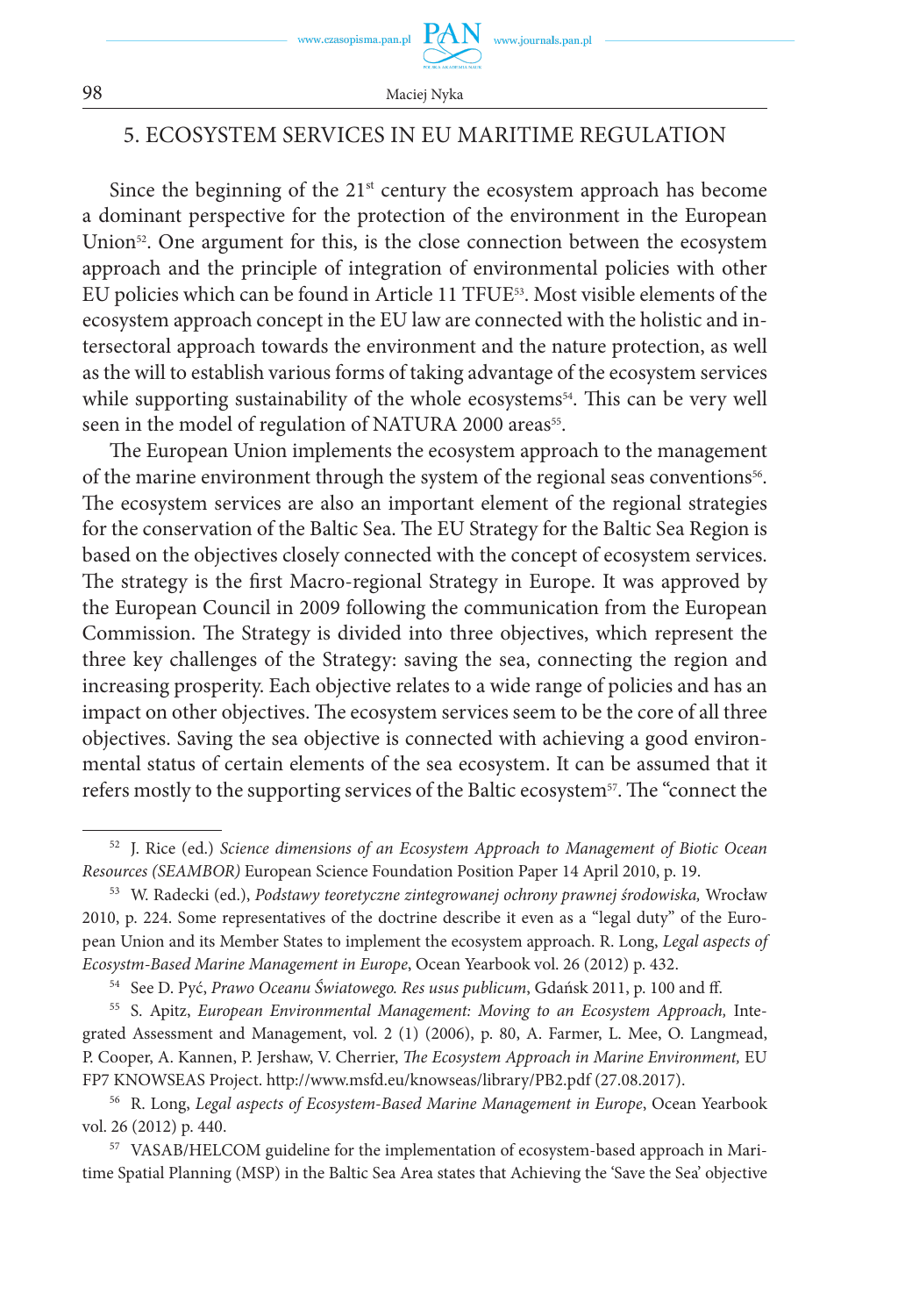region" objective, through its focus on the transport and energy, deals with providing services. Finally the "increase prosperity" seems to refer to all four identified types of ecosystem services available in the Baltic Sea<sup>58</sup>.

The EU Strategy for the Baltic Sea Region is an important EU policy, which is supported by a number of other legal instruments. Among them, the most important for the regulation of human activity at sea are the Marine Strategy Framework Directive<sup>59</sup> and the EU Maritime Spatial Planning Framework Directive<sup>60</sup>. The main aim of the Marine Strategy Framework Directive is to achieve a good environmental status of marine waters by 2020. This goal is to be achieved *by applying an ecosystem-based approach to the management of human activities while enabling a sustainable use of marine goods and services*61*.* Sustainability in use of the marine goods and services is to be ensured by application into the marine strategies of *an ecosystem-based approach to the management of human activities, ensuring that the collective pressure of such activities is kept within levels compatible*  with the achievement of good environmental status and that the capacity of marine *ecosystems to respond to human-induced changes is not compromised, while enabling the sustainable use of marine goods and services by present and future generations*62*.* This means that the features of productivity and resilience of ecosystems are to pose limits to use of marine goods. The regulatory functions of marine

will *require direct environmental measures, along with consideration of the functions and structure of ecosystems and the limiting carrying capacity of ecosystems when developing the potential for sustainable growth in the maritime sectors.* See the Guideline for the implementation of ecosystem-based approach in Maritime Spatial Planning (MSP) in the Baltic Sea area Adopted by the 72nd meeting of VASAB CSPD/BSR on 8 June 2016 and approved by HELCOM HOD 50-2016 on 15-16 June 2016, p. 4 http://www.helcom.fi/Documents/Action%20areas/Maritime%20spatial%20planning/ Guideline%20for%20the%20implementation%20of%20ecosystem-based%20approach%20in%20 MSP%20in%20the%20Baltic%20Sea%20area\_June%202016.pdf (15.09.2017).

<sup>&</sup>lt;sup>58</sup> Huge importance in those objectives is being given to the maritime spatial planning process. The EU Baltic Sea Region Action Plan describes maritime spatial planning as *an important tool and process for improved decision making. It helps various users to balance sectoral interests that compete for marine space, and contributes to achieving sustainable use of marine areas to the benefit of economic and social development as well as the marine environment. The establishment and implementation of MSP by applying an ecosystem-based approach is required by the EU MSP Directive.* The EU Baltic Sea Region Action Plan COM(2009) 248 p. 173.

<sup>59</sup> Directive 2008/56/EC of the European Parliament and of the Council of 17 June 2008 establishing a framework for community action in the field of marine environment policy OJ L 164, 25.6.2008, pp. 19-40.

<sup>&</sup>lt;sup>60</sup> Directive 2014/89/EU of the European Parliament and of the Council of 23 July 2014 establishing a framework for maritime spatial planning OJ L 257, 28.8.2014, pp. 135–145.

<sup>61</sup> Preamble of the Directive 2008/56/EC of the European Parliament and of the Council of 17 June 2008 establishing a framework for community action in the field of marine environment policy.

 $62$  Article 1 (3) of the Directive 2008/56/EC.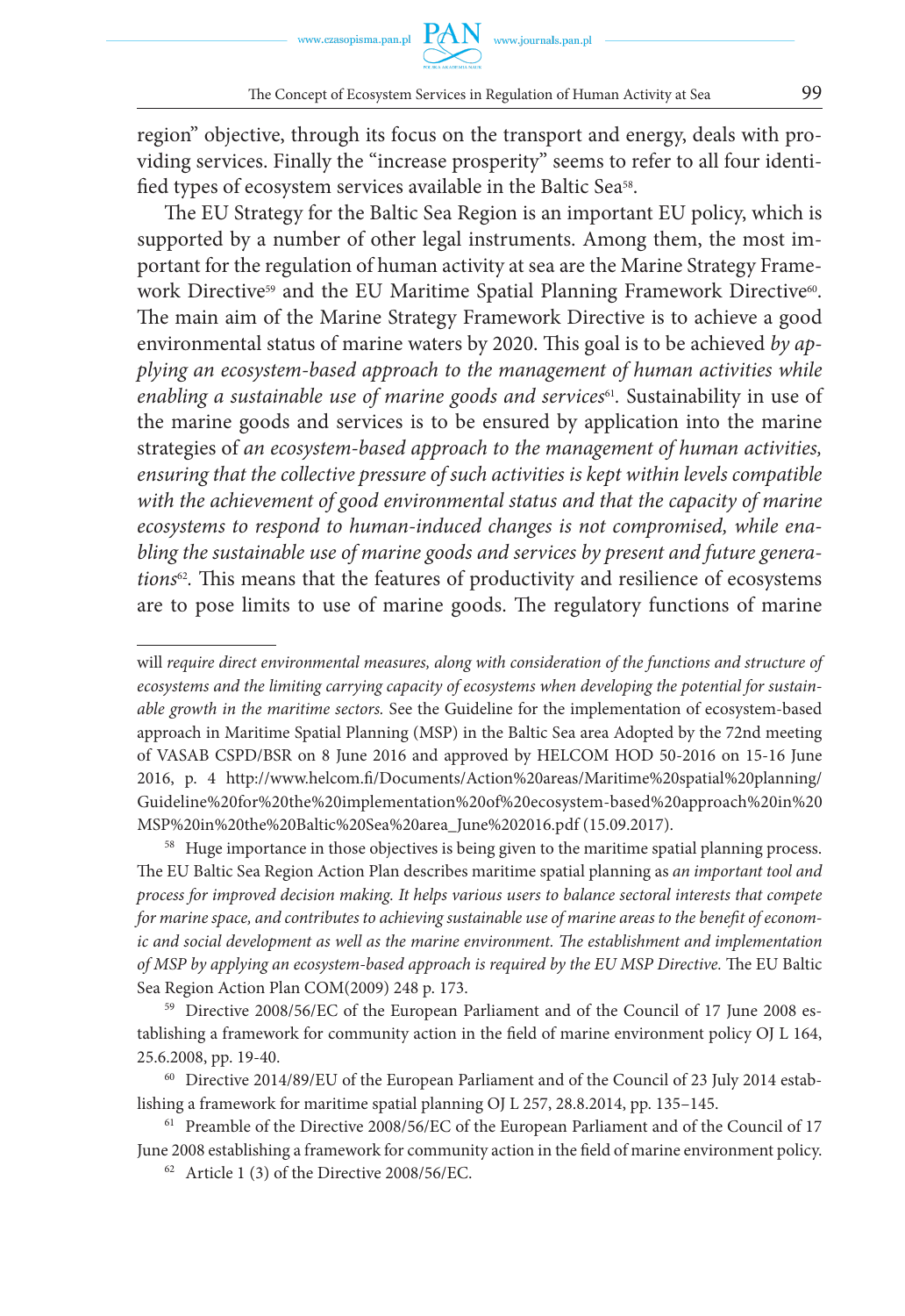www.czasopisma.pan.pl

100 Maciej Nyka

strategies are to be performed based on knowledge from non-legal disciplines, such as oceanology, marine biology and others. The ability of taking advantage of the ecosystem services is identified, in the Marine Strategy Directive, as one of the elements which characterise both pollution<sup>63</sup> as well as the good environmental status of waters<sup>64</sup>.

The Marine Spatial Planning Framework Directive is an example of practical use of the ecosystem approach and ecosystem services support in the regulation of human activity at sea<sup>65</sup>. Despite the rising number of references to the ecosystem based approach or ecosystem services, in national and international legislation, there are still just a few practical examples of application of this concept at a larger scale<sup>66</sup>. Some representatives of the doctrine see the EU regional seas regulations, especially the ones relating to the Baltic Sea, as a good opportunity to serve as a vanguard of this modern approach<sup>67</sup>. Marine spatial planning is considered one of the most fundamental tools for implementation of ecosystem management of the marine resources<sup>68</sup>. The Directive links sustainability with the application of the ecosystem approach by stating, that *in order to promote the sustainable growth of maritime economies, the sustainable development of marine areas and the sustainable use of marine resources, maritime spatial planning should apply an ecosystem-based approach as referred to in Article 1(3) of Directive 2008/56/EC with the aim of ensuring that the collective pressure of all activities is kept within levels compatible with the achievement of good environmental status and that the capacity of marine ecosystems to respond to human-induced changes is not compromised,* 

<sup>64</sup> See art. 3(5) Marine Strategy Directive - *'good environmental status' means the environmental status of marine waters where these provide ecologically diverse and dynamic oceans and seas which are clean, healthy and productive within their intrinsic conditions, and the use of the marine environment is at a level that is sustainable, thus safeguarding the potential for uses and activities by current and future generations.*

<sup>65</sup> S. Katsanevakis et. al*., Ecosystem-based marine spatial management: review of concepts, policies, tools and critical issues*, Ocean & Coastal Management, vol. 54 (2011), pp. 807-820.

<sup>66</sup> R. Sardà, T. O'Higgins, R. Cormier, A. Diedrich, and J. Tintore, *A proposed ecosystem-based management system for marine waters: linking the theory of environmental policy to the practice of environmental management*, Ecology and Society, vol. 19 issue 4 (2014) p. 51.

<sup>67</sup> *Ibidem.*

<sup>68</sup> F. Douvere, *The importance of marine spatial planning in advancing ecosystem-based sea use management,* Marine Policy, vol. 32 (2008), pp. 762–771.

<sup>63</sup> See art. 3 (8) of Marine Strategy Directive, '*pollution' means the direct or indirect introduction into the marine environment, as a result of human activity, of substances or energy, including humaninduced marine underwater noise, which results or is likely to result in deleterious effects such as harm to living resources and marine ecosystems, including loss of biodiversity, hazards to human health, the hindering of marine activities, including fishing, tourism and recreation and other legitimate uses of the sea, impairment of the quality for use of sea water and reduction of amenities or, in general, impairment of the sustainable use of marine goods and services.*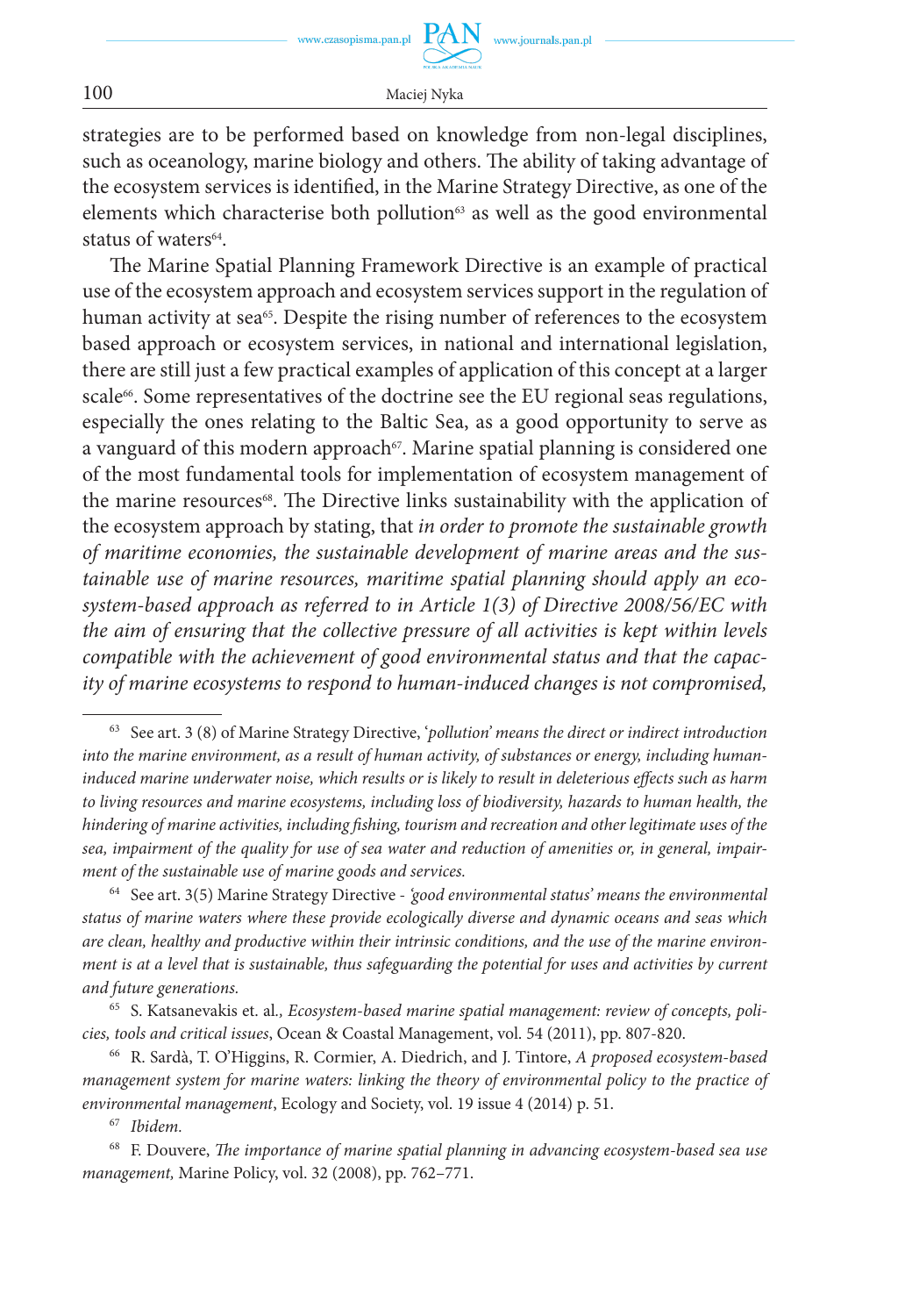*while contributing to the sustainable use of marine goods and services by present and future generations<sup>69</sup>*. Such perspective is important for some reasons. First, it ensures integrity of ecosystems by treating human activity as inherently connected with the marine ecosystem as one of its elements. Secondly, it puts limits on this activity in a form of an obligation of sustaining a good environmental status of the marine ecosystem, linking this good environmental status with the ability of providing goods and services in an intergenerational perspective.

The Directive's main focus is on the four objectives closely connected with provision of the ecosystem services: environment, fisheries, maritime sectors and energy. Further sectors may be added by the Member States accordingly. The date of transposition of the Directive – by creation of marine spatial plans by the Member States is due until 31 March 2021.

#### 6. ECOSYSTEM SERVICES IN POLISH MARITIME LAW

In Polish maritime law the concept of ecosystem approach to the management of marine resources was introduced in 2015 on the occasion of implementation of the Marine Spatial Planning Framework Directive. The Polish Maritime Policy, up to the year 2020, puts an ecosystem approach in the centre of marine spatial planning by stating that the ecosystem approach is a main principle of marine spatial planning in Poland<sup>70</sup>. According to the amended Act of 21 March 1991 on the marine areas of the Republic of Poland and the maritime administration the ecosystem-based approach is understood as meaning *that in the management of human activities, the following conditions shall be satisfied cumulatively:*

1) an impact of the planned human activities on the ecosystem shall be maintained at a level enabling to achieve and maintain a good environmental status;

2) both the ability for the proper functioning of the ecosystem, as well as resilience to environmental changes, arising from human activities, shall be maintained;

3) the sustained and at the same time sustainable use of the marine goods and services by the present and future generations shall be enabled.<sup>71</sup>

Three conditions set upon the human activity by the Polish Act seem to be in line and sum up efficiently the above mentioned definitions from international

<sup>69</sup> Preamble to Directive 2014/89/EU of the European Parliament and of the Council.

<sup>70</sup> *Polityka Morska Rzeczypospolitej Polskiej do roku 2020 (z perspektywą do 2030)*, Warszawa 2015, p. 51.

<sup>71</sup> Article 37b (1a) Act of 21 March 1991 on the Marine Areas of the Republic of Poland and the Maritime Administration Journal of Laws of 1991 No 32, item 131.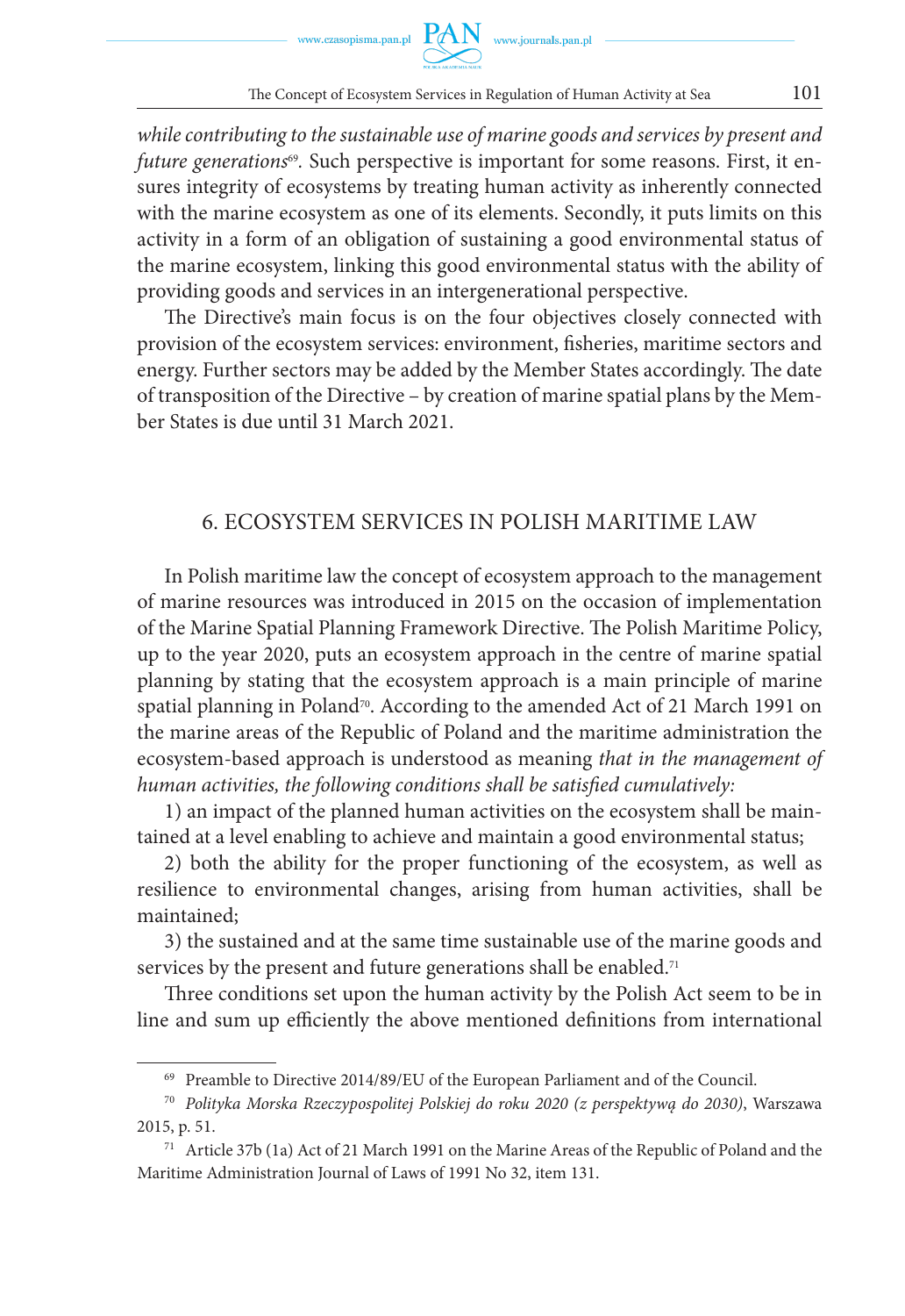(global and regional) as well as the European legal regulations. The relation with the ecosystem services seems to be kept by reference to the good environmental status of marine waters, by reference to the goal of maintaining the ability to the ecosystem to function properly and finally, by the requirement of sustainability in use of marine goods and services. The test, so constructed, for the ecosystem based approach application can be applied in practice to certain aspects of management of human activity at sea within Polish jurisdiction.

Similarly to EU Law, also in Polish law, marine spatial planning seems to be one of the best examples of implementation of management of human activity from the perspective of the holistic protection of marine ecosystems as well as warranting sustainability in access to ecosystem services. The Act of 21 March 1991 on the Marine Areas of the Republic of Poland and the Maritime Administration sets certain conditions on the draft of the marine spatial plan by stating that *[t]he draft plan shall be drawn up by a territorially competent director of the maritime office, using the ecosystem-based approach and taking into consideration:*

- 1) supporting sustainable development in the maritime sector, taking into account the economic, social and environmental aspects, including the improvement of the environment and the resilience to climate change impacts;
- 2) defence and national security;
- 3) coordination of actions by relevant parties and the methods of using the sea<sup>72</sup>. As can be seen from the above, application of the ecosystem approach which, what has been mentioned above, is also defined by that legal act, is one of the main material requirements of the draft of a marine spatial plan. This satisfies the demands to shift the marine policy in Poland to such that would enable sustainable and the ecosystem approach based use of marine resources<sup>73</sup>.

Some doubts can be raised whether such a multidimensional concept, as the use of the ecosystem services or ecosystem approach, can be subject to verification in the process of establishing the marine spatial plans. The Act of 21 March 1991 on the Marine Areas of the Republic of Poland and the Maritime Administration in Article 37b (2) provides that *[f]or a draft maritime spatial plan of the marine internal waters, the territorial sea and the exclusive economic zone, an environmental impact assessment shall be made.* The Polish Act on the Access to Environmental Information, Public Participation in Environmental Decision-making and Environmental Impact Assessment in a list of impacts, to be analysed in the environmental impact assessment of plans and programmes, includes the impact

<sup>72</sup> Article 37b(1) of the Act of 21 March 1991 on the Marine Areas of the Republic of Poland and the Maritime Administration.

<sup>73</sup> A. Cieślak, *Matitime Spatial Planning in the Baltic Sea,* Informationen zur Raumentwicklung, 8/9 (2009) pp. 607-612.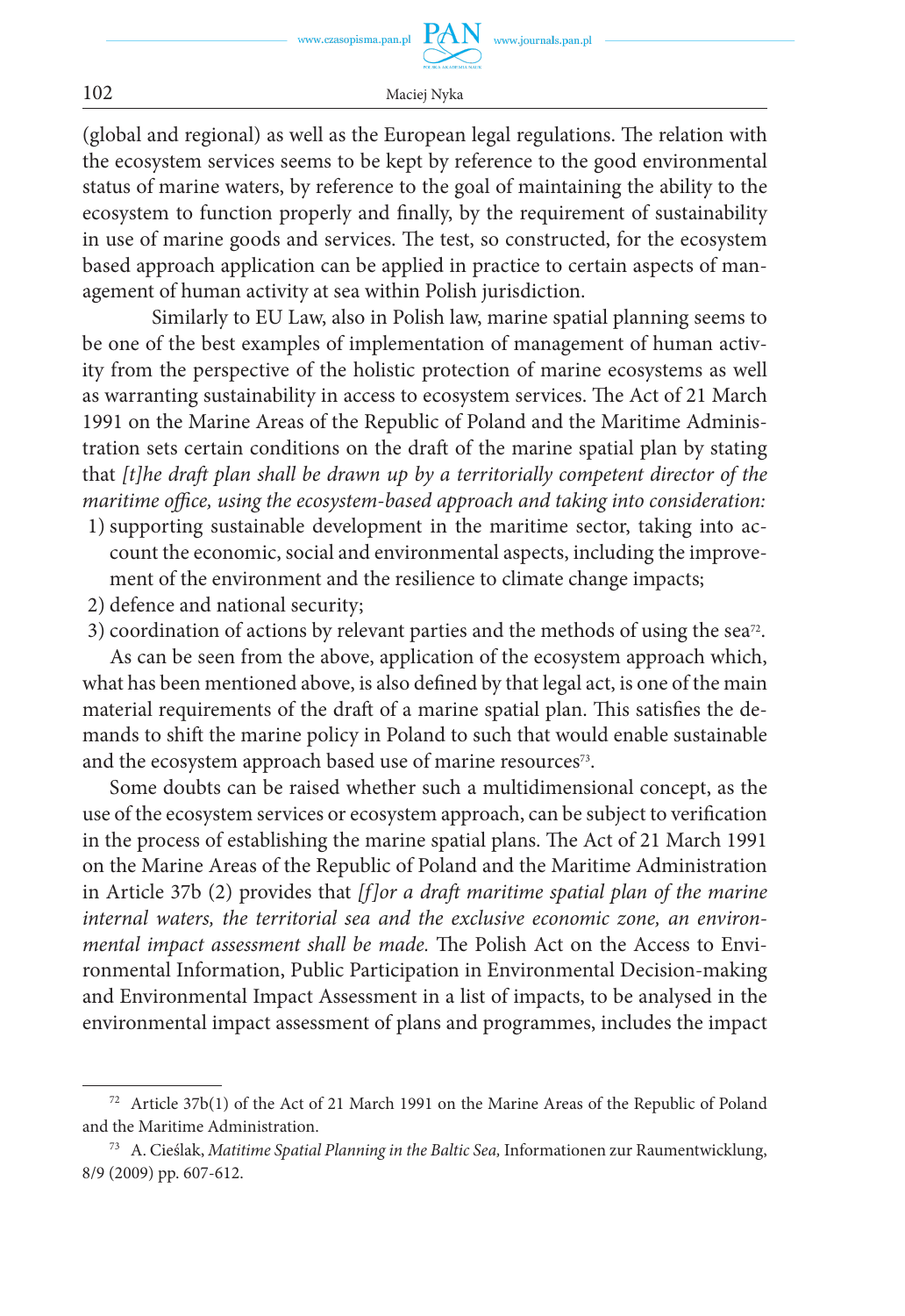on humans, animals, biodiversity, material goods and other elements<sup>74</sup>. Such an analysis includes also an impact on the ecosystem services that the above listed elements are dependent on, which complies with the modern trends in the environmental impact assessment<sup>75</sup>. It can be hence stated, that the analysis of the impact of the marine spatial plans on marine ecosystem services is an obligatory element of a scoping phase of the environmental impact assessment analysis.

#### **CONCLUSIONS**

Management of human activities at sea is a need in a world of rising anthropopression on the marine environment. The marine ecosystems, despite of the fact that they are negatively affected by human activities, are still crucial for the support of biological life on Earth. The ecosystem services perspective and, implied by this concept, the ecosystem service and adaptive management of the marine environment are the ways in which the decision makers try to achieve sustainability in management of human activities at sea. Reasonable use of ecosystem services, with perspective of sustaining them in the proper quality and amount for future generations, can prove to be beneficial for mankind. The increase of forms and quantities of uses of marine environment services raises the question of finding ways to create and establish a more rational use of marine services and the interactions among the uses thereof, to balance demands for development with the need to protect the environment, and to deliver social and economic outcomes in an open and planned way. One of instruments of finding that point of equilibrium seems to be marine spatial planning.

The concept of the ecosystem services becomes more and more popular in the regulation of environmental protection. One of the premises of this concept is treatment of human and human activity as an integral part of the ecosystem. The interrelations between human activity and the ecosystem can be described through the concept of ecosystem services. A certain degree of commodification of the natural environment, which is immanently connected with the concept of the ecosystem services, can become useful as a tool of assessing an impact of human activities on the ecosystem as well as regulating that impact. Marine protection law is a good example of attempts to introduce the interrelated concepts of

<sup>74</sup> Polish Act of 3 October 2008 on Access to Environmental Information, Public Participation in Environmental Decision-making and Environmental Impact Assessment, art. 51 (2).

<sup>75</sup> T. Karjalainen, M. Marttunen, S. Sarkki, A. Rytkönen *Integrating ecosystem services into environmental impact assessment: An analytic–deliberative approach*, Environmental Impact Assessment Review, vol. 40 (2013) pp. 54–64.